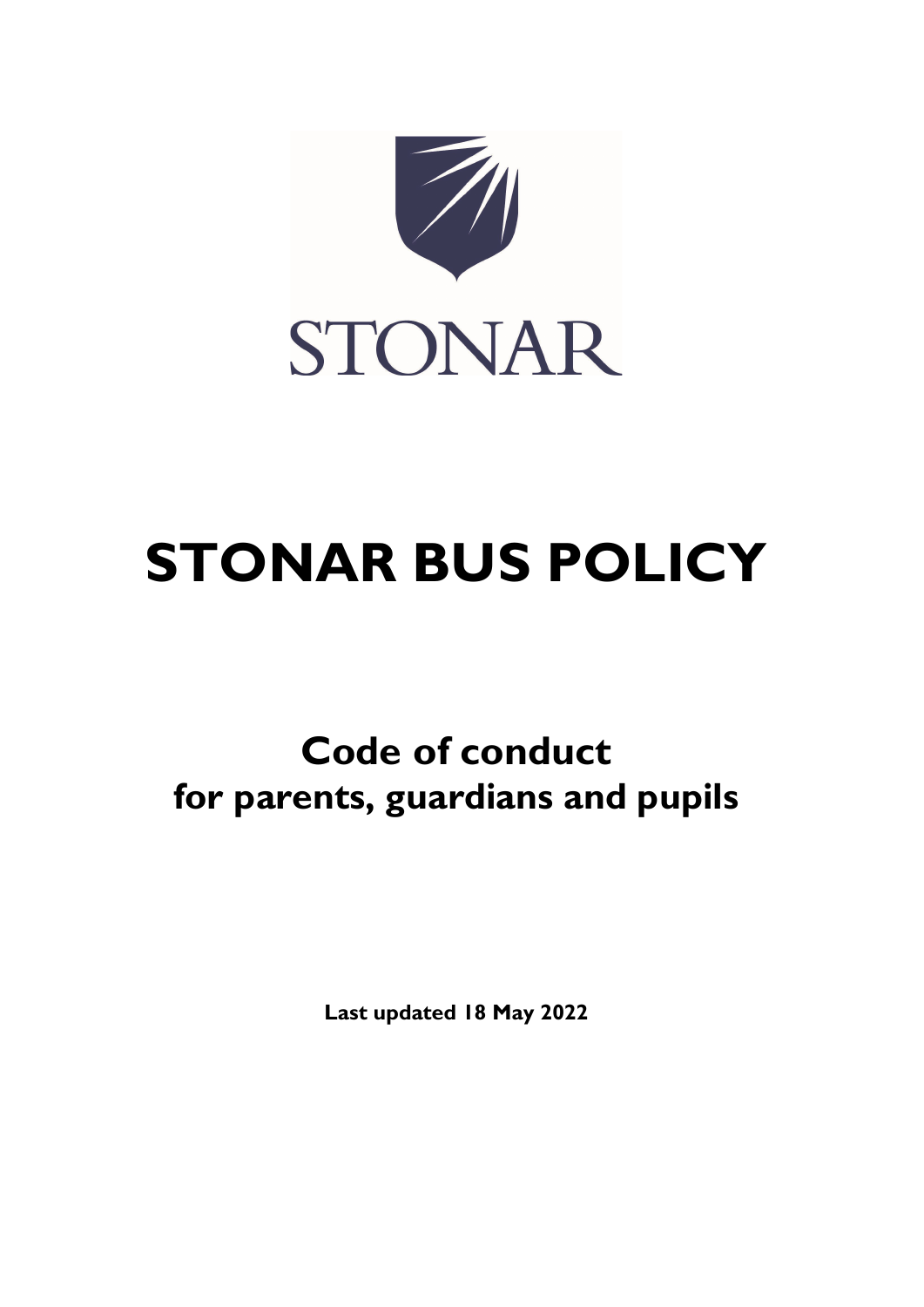# **Contents**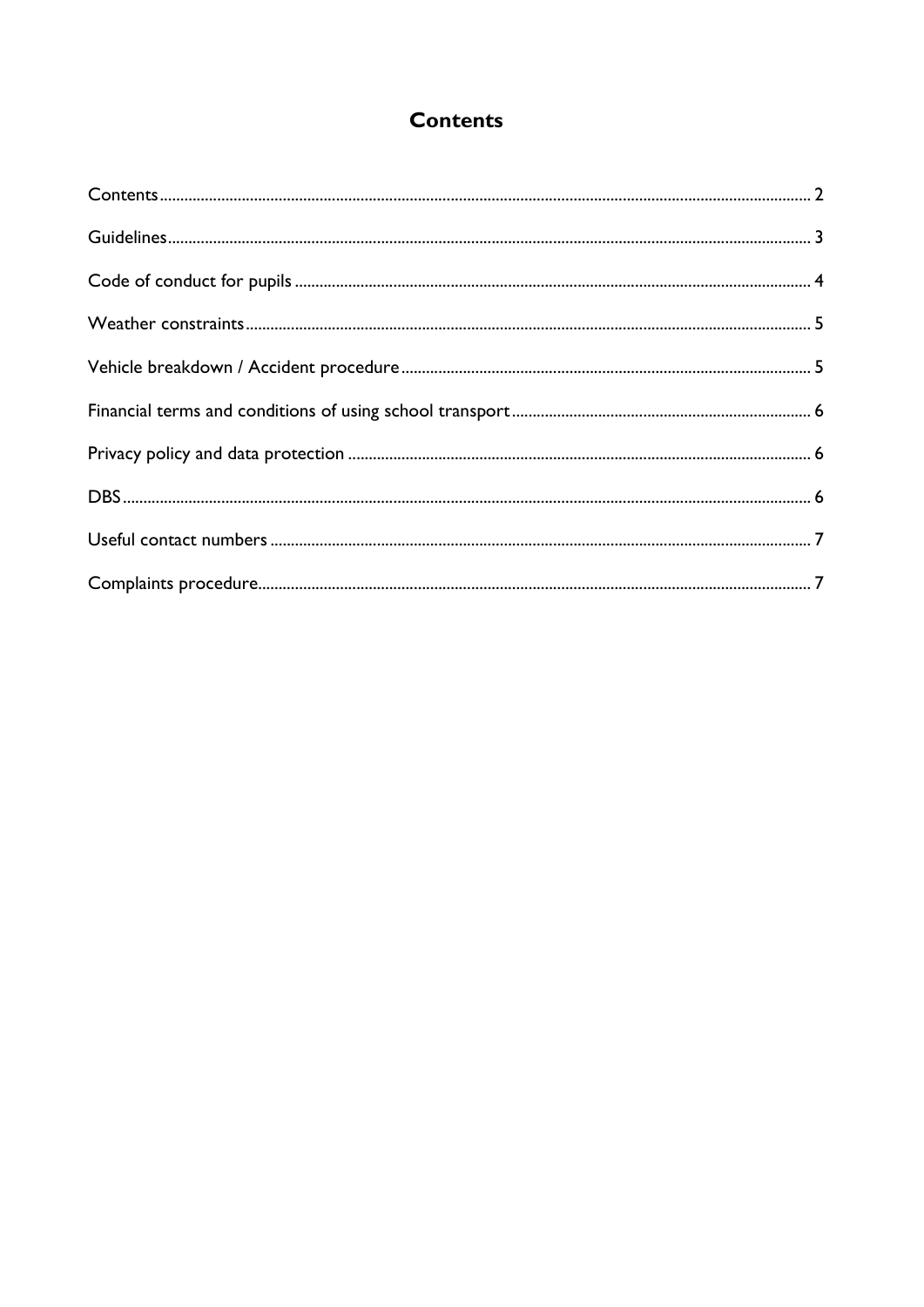# **Guidelines**

In order to support parents/guardians in their responsibility to get their children to and from school, Stonar provides subsidised transport for eligible children\* in the form of either a reserved seat on a Stonar minibus or a reserved seat on a contract vehicle. Stonar aims to provide transport on all routes where there is sufficient demand but cannot guarantee that a particular route will always be available. (\*Eligible children: Pupils in EYFS are not permitted to use school transport. Pupils in Years One & Two are ONLY allowed to use school transport with the written agreement of the Head of Prep.)

For health and safety purposes, parents/guardians wishing their child to use school transport where no formal agreement already exists must contact the Travel Office at least two days in advance of travel to reserve a seat. If a seat is available, you will be advised by the Travel Office. No child will be allowed to travel without this confirmation.

In order to facilitate the use of the Stonar bus service, parents and guardians are asked to adhere to the following guidelines:

- SchoolBase notifications must be switched on as this is the easiest way for us to contact a group of parents at short notice.
- Parents/guardians are responsible for their child getting to and from pick-up and drop-off points. Children must be at the designated stop at least 5 minutes before scheduled pick-up time
- Changes to bus stops may only be agreed in writing with the Travel Office. Alternative arrangements must not be made with the driver in case they are not available at short notice
- It is compulsory for children under the age of II to be accompanied by their parent/guardian, who will supervise them boarding the bus in the morning and meet them in the evening
- Failure to meet the bus promptly will result in the child being returned to school for a fee of £30, where they will be placed in boarding until they can be collected, which could also incur additional charges for care and supervision in the boarding house
- If the bus should fail to arrive, and you have left your child at the designated bus stop in the morning, it is your responsibility to ensure your child knows what to do
- Children are expected to behave responsibly while waiting for and travelling on the bus
- Parents/guardians are responsible for any damage to the bus caused by their child. This includes, but is not limited to, damage to the interior/exterior, depositing of chewing gum, graffiti, spilling of food or drink
- All pupils have a personal responsibility for their own safety as well as the safety of others in the journey and must have read, understood and follow the 'Code of conduct for pupils' on page 4.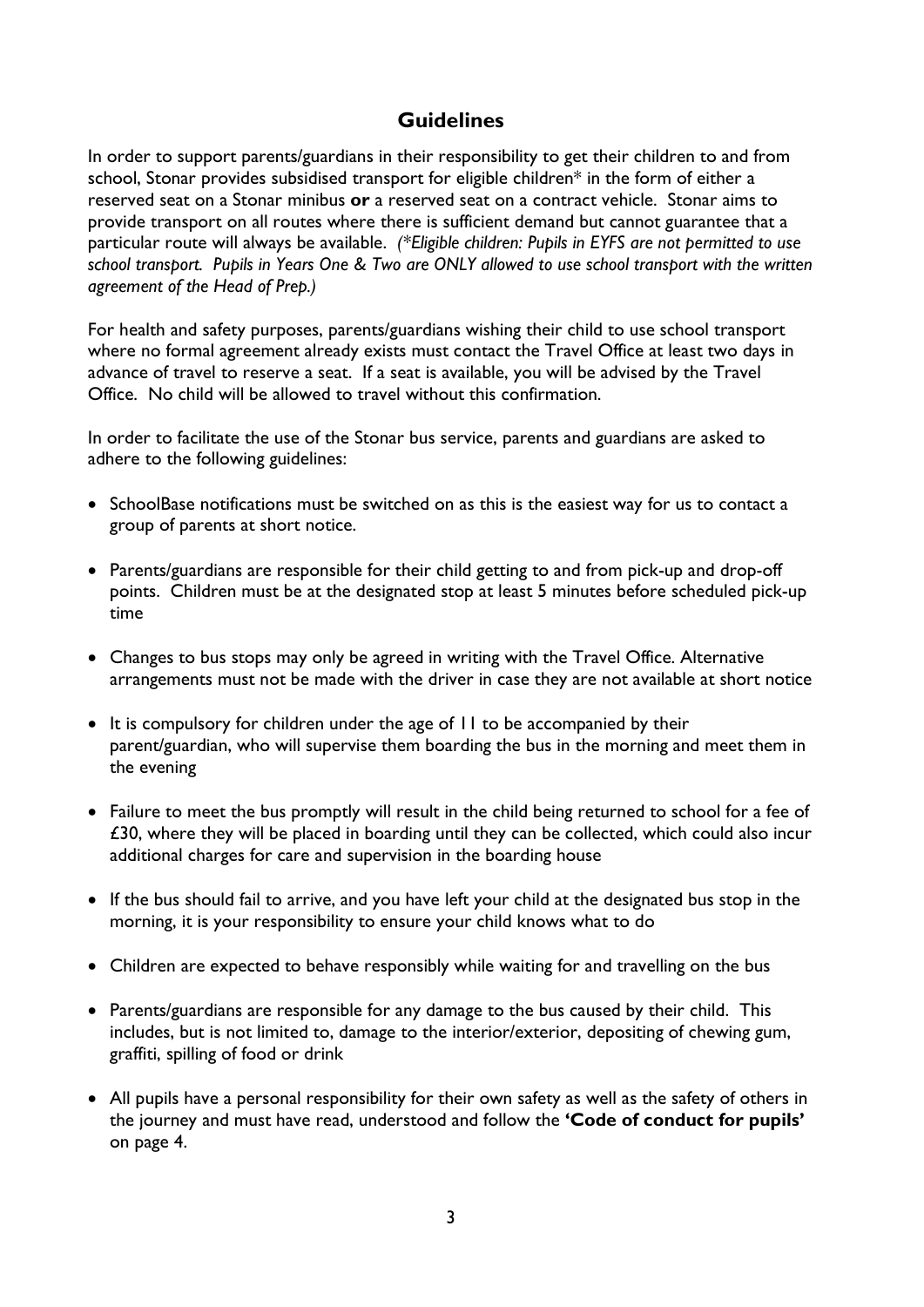- $\bullet$  Buses depart no later than 17:25, as per the route timetables, Monday to Thursday, and by 16:10 on Friday. If a pupil misses the bus, they should report immediately to Reception, who will contact their parent/guardian. It is the parent/guardian's responsibility to collect their child; if this is later than 18:00 the child will be sent to a boarding house where extra charges for care and supervision may apply. For children over 11, a taxi transfer may be necessary; this will be billed to the parent/guardian account
- Permanent changes to your original application for day bus usage must be made in writing to the Travel Office.
- Procedure for ad hoc cancellations are as follows: **Early notice** cancellation of **morning** pickup  $-$  i.e. before the end of school on the previous day, latest 16:30. Email travel@stonarschool.com Late notice cancellation of morning pickup  $-$  i.e. after 16:30 on the previous day. Text the bus driver on the route specific mobile (see page 7). Early notice cancellation of afternoon pickup – i.e. before 16:30 on the day, however, as much notice as possible would be appreciated. Email travel@stonarschool.com Late notice cancellation of afternoon pickup – After 16:30. Call Reception or text the bus driver on the route specific mobile (see page 7).
- If any after school activity is cancelled, pupils should attend prep instead; their bus timetable will remain unchanged.

# Code of conduct for pupils

Pupils are expected to behave appropriately on the vehicle, following the provided code of conduct and expectations.

Pupils should:

- Make their way to the bus departure point (behind the Sports Hall) immediately after their last lesson or activity
- Inform their tutor and the Travel Office of any unexpected changes to travel plans or if the bus is missed
- Behave courteously towards the driver and other passengers at all times
- Get on and off the bus one at a time in an orderly fashion; do not cross the road immediately in front of or behind the school bus, wait until it has departed and there is a clear view of traffic in both directions. Where possible, use pedestrian crossings
- Sit in their allocated seat if a seating plan is in place
- Only sit in the front seat with the driver's permission
- Remain seated until the bus comes to a complete stop
- Wear their seatbelts at all times; all school and contracted buses are fitted with these. Pupils over the age of 14 take responsibility for wearing their seat belt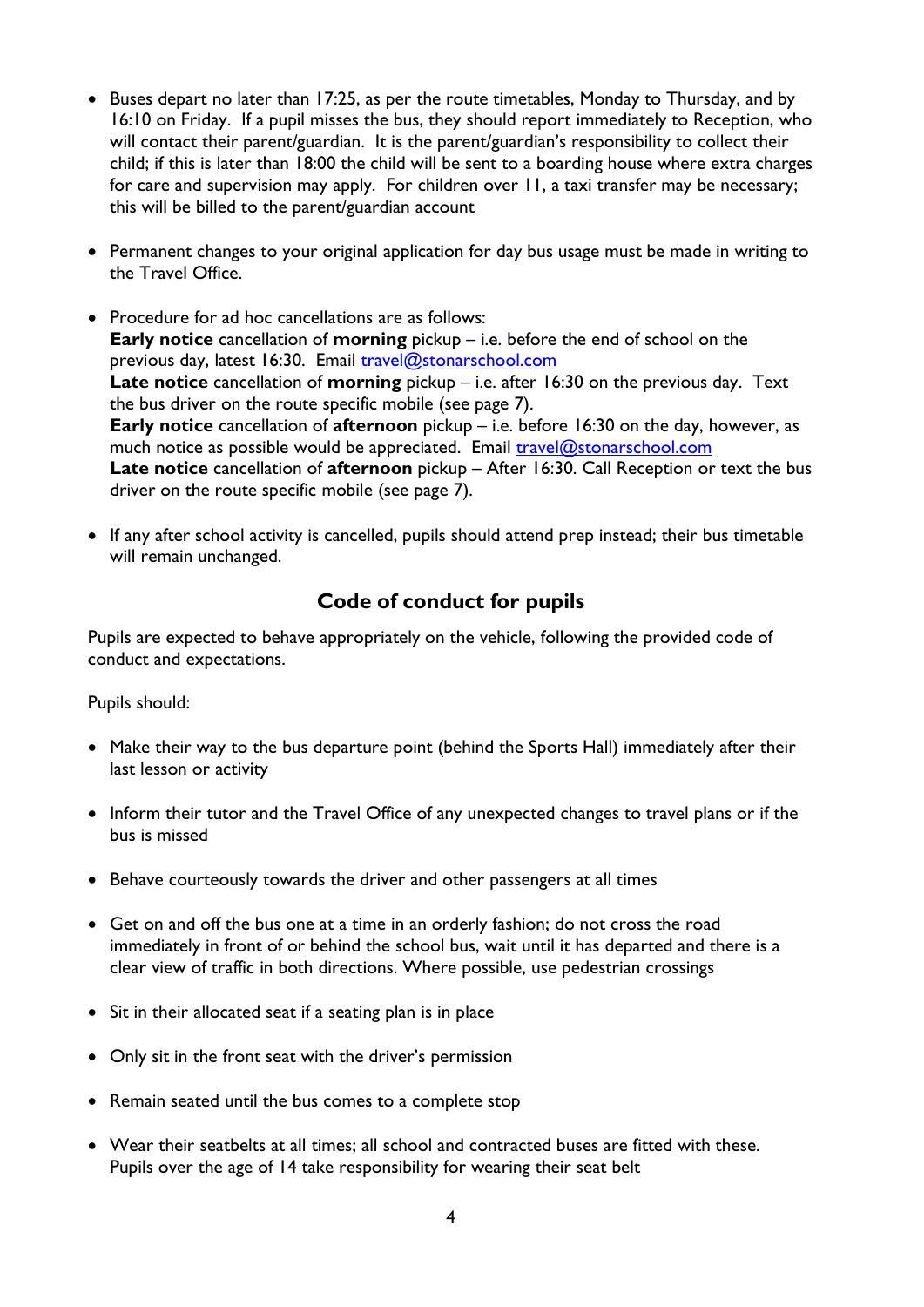- Keep aisles clear and stow bags under seats in front
- In case of emergency, follow the instructions of the driver. Stay in your seat unless instructed otherwise
- Not eat or drink on the bus at any time
- Use the bins provided for disposal of rubbish, or take off the bus and dispose of elsewhere
- Take all belongings with them when they depart the bus
- Not distract the driver unnecessarily during the journey this is very dangerous
- Not tamper with the emergency exits: they must only be used in an emergency

If a pupil is concerned at any time for their safety upon drop off at their destination, they should inform the driver immediately

Unruly or discourteous behaviour or bullying is not tolerated and drivers will report individuals to the Travel Office who will pass on their concerns to senior management. Any behaviour of this sort could result in discontinued use of the bus service

# Weather constraints

During periods of adverse weather conditions it may not be safe to run school transport. In this situation, we will send you a notification via SchoolBase as soon as possible. If you have any doubt as to whether the bus is running, and you haven't received a notification within half an hour of your scheduled pick up time, please text the driver for your route on the numbers supplied on page 7.

# Vehicle breakdown / Accident procedure

- The driver will instruct the pupils to stay on the bus unless it is unsafe to do so. Pupils are expected to follow the instructions of the driver at all times while travelling
- The driver will advise the school of any expected delay and whether a replacement vehicle is required. If the driver is unable to contact the school, the driver will liaise directly with police and inform/update parents/guardians as soon as possible
- The school will, if possible, notify parents/guardians of the delay and inform them if their child changes to a replacement vehicle
- If there is no notification of delay and the bus does not arrive within 20 minutes of the scheduled pick-up time, parents/guardians should make alternative arrangements to get to school. Please inform the school at the earliest opportunity, using the contacts on page 7.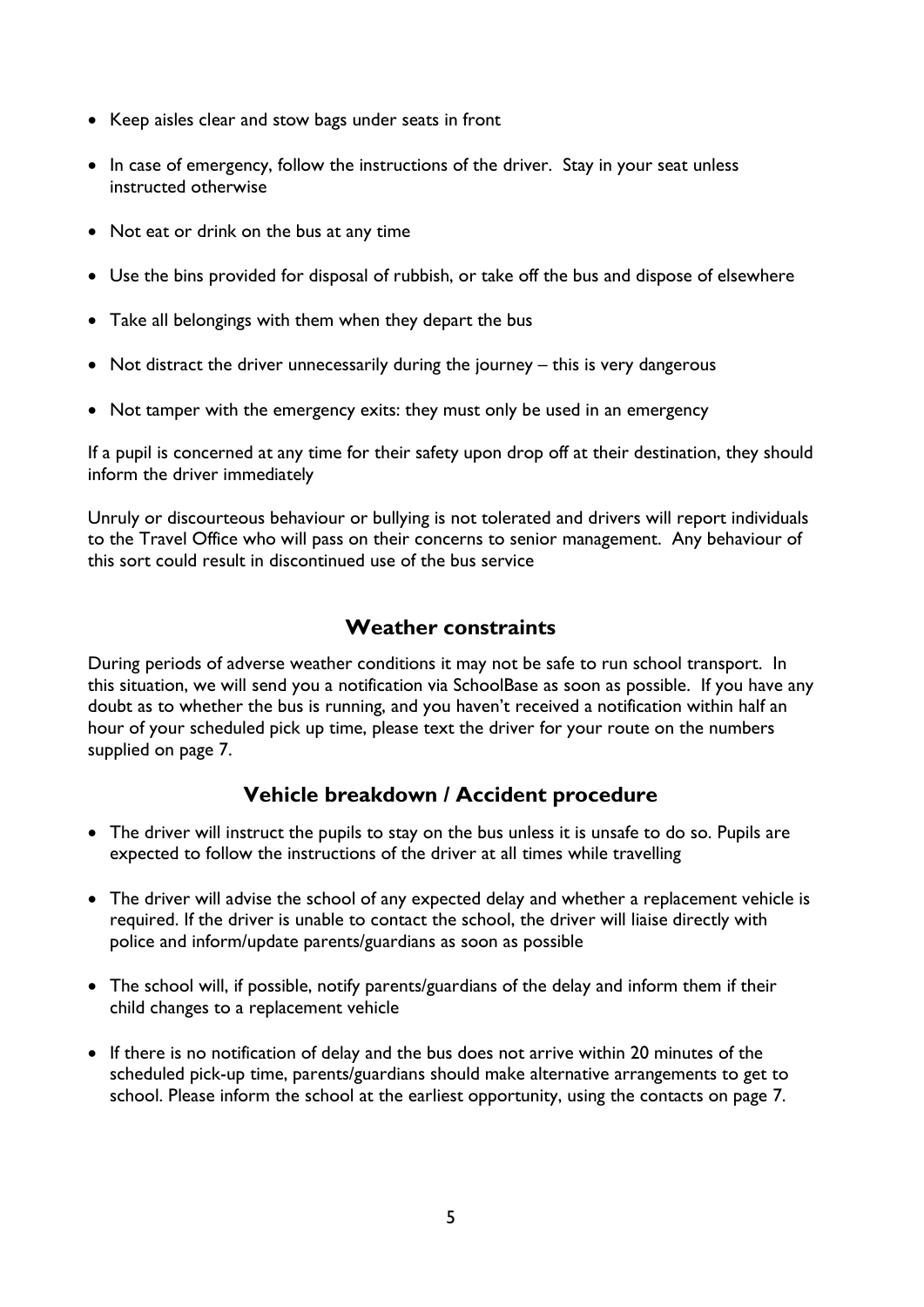# Financial terms and conditions of using school transport

- Bus places must be booked for all mornings OR all afternoons OR all mornings and afternoons even if you do not require transport for every journey
- Ad hoc bus places (occasional journeys) can be booked but those requiring full morning / afternoon / every day places will take priority
- Bus usage is charged in advance at the end of each term for the following term. Ad hoc journeys booked during the term are charged in arrears
- Unused journeys are non-refundable under any circumstances including, for example: o illness
	- o attending any school activity that conflicts with bus timings; e.g. sports / equestrian commitments, drama rehearsals, parents' evenings etc.
	- o the summer term when pupils taking exams may not be coming to school every day
- Written notice of one full term is required to cancel the agreement

#### Privacy policy and data protection

- Day bus operators are supplied with a list of pupil names using the bus and family contact numbers for use in case of emergency
- Information received by day bus operators is stored securely and in the strictest of confidence; information is not shared with third parties

#### **DBS**

- It is a Stonar requirement that all external contractors supplying Stonar with transportation are fully DBS checked and approved to work with children and schools
- All Stonar drivers employed by the school are DBS checked before employment commences